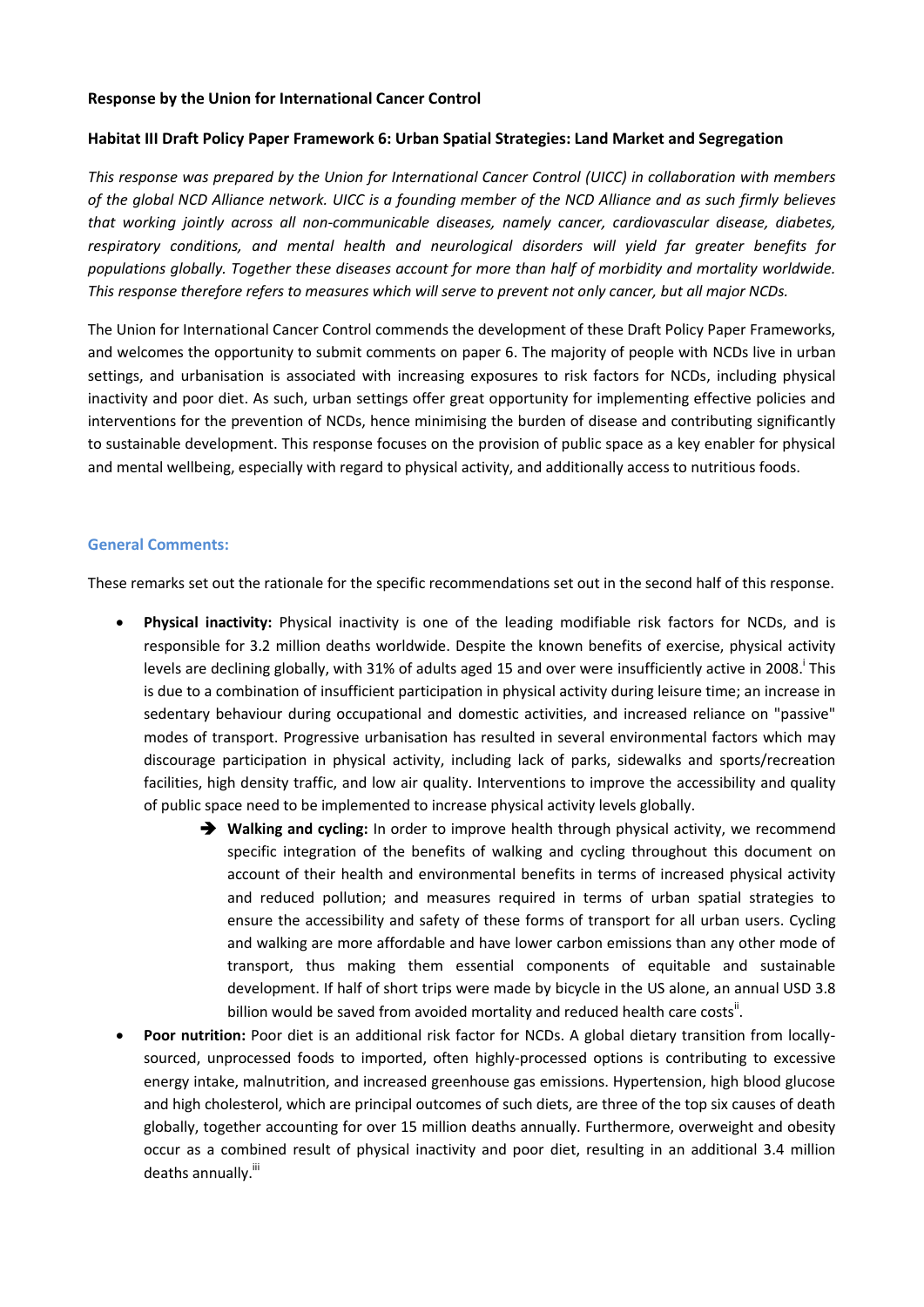**Access to fresh fruits and vegetables:** Local markets are central to allow urban users to access affordable and healthy foods, and space in urban areas should be set aside to allow markets to take place. In addition to health benefits, facilitating access to markets reduces emissions from highly foods or those transported over long distances, as well as supporting livelihoods of farmers in peri-rural areas, thus presenting a key component of sustainable urbanisation.

## **Specific Recommendations**

## *Note: Pg – page; p – paragraph; s – section (i.e. box); b – bullet; l – line.*

### **Challenges:**

- **Pg2b1l4:** Performance indicators for spatial planning which relate to health include provision of local healthy foods and quantified measures of walking and cycling.
- **Pg2b1l6:** The paper notes that the drafting of the issue paper preceded the adoption of the SDGs. While SDG 11 is of course indeed of central relevance, the integrated and indivisible nature of the NCDs necessitates that interlinkages be drawn upon in documents such as this. To this end, we recommend inclusive attention to health (SDG 3) and specifically NCDs (target 3.4) in urban planning. [Also applies to **Pg3s2b2**]
- **Pg2b3:** When working to develop this concept more clearly, as suggested in the Policy Paper, this should include local food webs, tackling food deserts and integration of local food markets to improve urbanrural linkages and foster productive exchange of goods between urban and rural areas.
- **Pg3b1l6**: Appropriate performance indicators for public space include:
	- $\circ$  Percentage area coverage of green public space in a given city, and quantified accessibility for citizens in terms of distance from home, as per the WHO guidelines stated later in the Policy Paper
	- $\circ$  Air quality within public spaces (with improved air quality increasing the appeal of such spaces and therefore use, thus simultaneously reducing physical activity by providing a space for exercise/walking and cycling as modes of transport, and exposure to air pollution, which causes 7 million deaths annually).
	- o Frequency and diversity of usage (in particular by vulnerable groups including women, older persons, and those with disabilities).
- **Pg4p6:** We emphasise that health is a fundamental area within the social domain, and is as yet unrecognised in this section on socioeconomic scenarios. If current global trends continue, NCDs, which already account for over half of the global burden of disease, are projected to cause mortality increasing from 38 million in 2012 to 52 million by 2030<sup>iii</sup>, with lack of foresight in urban spatial strategies being a major contributor.
- **Pg6s2:** The International Diabetes Federation is implementing a project entitled "Diabetes Aware Cities" which monitors indicators including percentage of green public space. Cities which are found to need support in designating areas of public space will subsequently be supported with a toolkit to enable them to take action to improve the situation.
- **Pg6s3:** We embrace the note on the targets supporting goal 11, and in particular targets 11.2, 11.6 and 11.7. We note a number of areas where these specific targets could be further strengthened in their interpretation in the context of the New Urban Agenda:
	- $\circ$  Target 11.2 on provision of access to safe, affordable, accessible and sustainable transport systems for all should make specific note of walking and cycling, on account of their great affordability even as compared to public motorised transport (and hence enhancement of social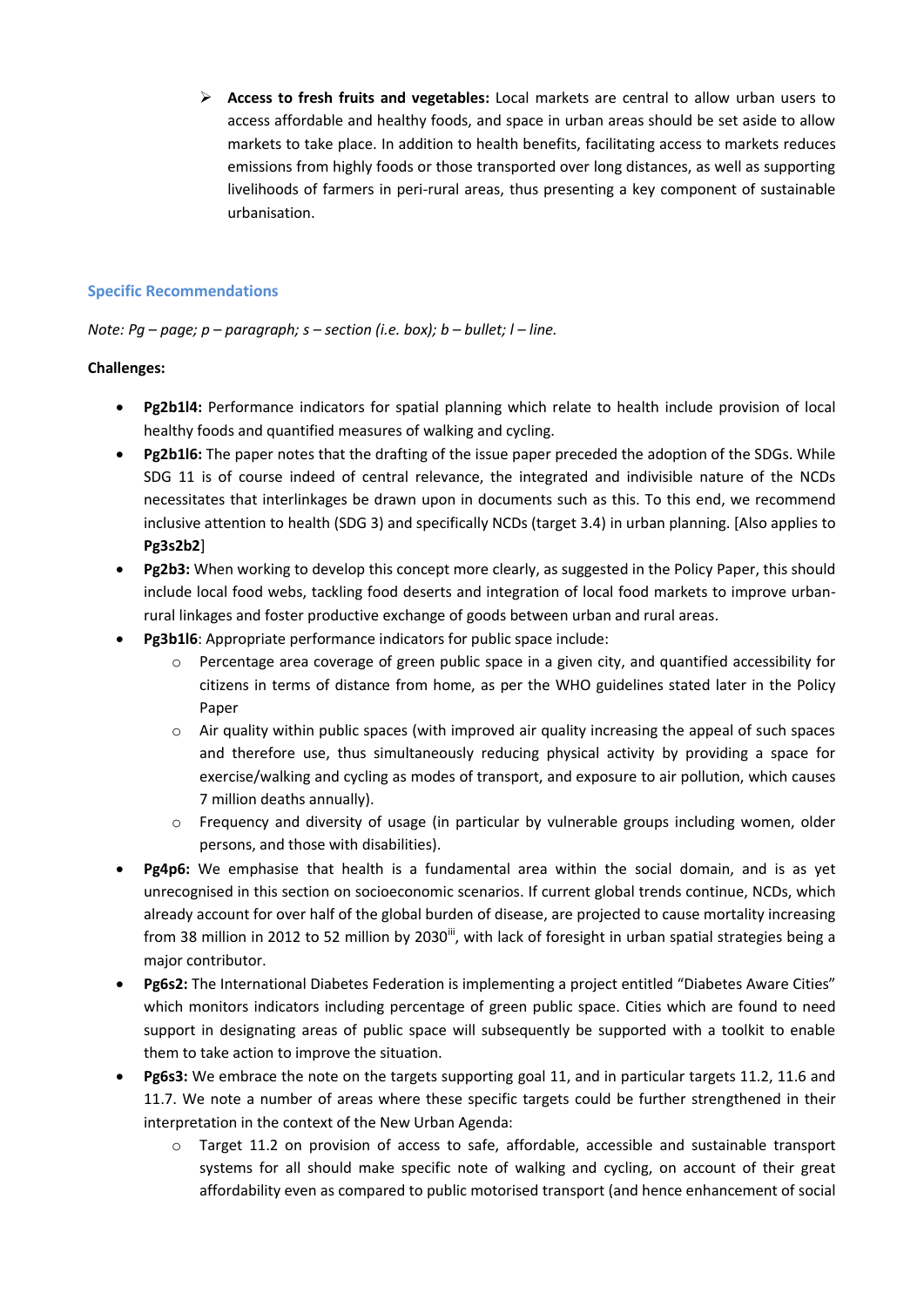equity), and the excellent sustainability of these modes of transport in terms of simultaneously reducing air pollution and promoting physical activity.

- o Target 11.6 to reduce the adverse per capita environmental impact of cities should be interpreted terms of notable consideration of public health.
- $\circ$  Target 11.7 to provide universal access to safe, inclusive and accessible, green and public spaces should additionally mention access to local public markets as an important urban development strategy with benefits for both producers and consumers in terms of livelihood and health.

## **Priorities:**

- **Pg8s2b2:** This section refers to the lack of understanding of human settlement planning as an inter/cross-sectoral tool, and indeed participation from / consultation of the health sector in urban planning processes is crucial.
- **Pg9b1:** We wholeheartedly support the recommended the qualitative framing of urbanisation as regarding life styles and quality of the living environment.
- **Pg9b2:** Liked to the concept social justice suggested here, we note that public health varies across geography, race and gender, and can be included as measure for social equity.
- **Pg10b5:** Concerning new urban-rural relationships supportive of sustainable urban development, we recommend promotion of local food markets as spatial strategy to connect dense urban areas with the productive urban fringe.
- **•** Pg10s2l2: We fully support the note on how green spaces contribute to clean and cool air, given the additional public health benefits of reduced air pollution. We recommend that green and public space infrastructure development should prioritise potential to support public health by integrating walking, cycling and local food markets.
- **Pg11s1:** The list of priorities is well-chosen, and specific indicators are needed to measure them in order to support monitoring and accountability.
- **Pg11s2:** We emphasise the need to create policies to support local food markets as a spatial development strategy. Policy should embrace local food markets to supply local and fresh produce and safeguard that informal economies and fine grain economies in public spaces are recognised for their valuable role in servicing the population.

## **Implementation:**

- **Pg13s2:** Local public markets as strategy to create sustainable urban-rural linkages should be included in this section.
- **Pg14s2:** In addition to creating *access* to green public space, policies should be implemented which protect their *quality*, including those to ban tobacco use, most especially in areas used by children, in order to protect the public health benefits of these assets. Trees and vegetation are also beneficial in terms of reducing carbon dioxide levels which contribute to global warming, improve mental wellbeing, and provide protection from UV rays which are a risk factor for skin cancer.
- **Pg14s2:** The requirement for provision of accessible green and public space at the municipal level should be included in national level policies, in order to provide a mandate for action at the municipal level.
- **Pg14s2:** In order to facilitate monitoring and support accountability, the actions proposed must be accompanied by a set of internationally comparable indicators to measure progress and benefits of the actions proposed. We welcome the note that monitoring should pay special attention to areas such as human health factors, including outdoor physical activity and mental wellbeing.
- **Pg15b4:** Regarding possibilities to fully tap the economic potentials of green and open spaces, Ernst and Young's report 'How Smart Parks Investment Paves Its Way may be of use, noting cases of commercial real estate value increasing by up to 225% and residential real estate value by up to 150%<sup>iv</sup>). However,